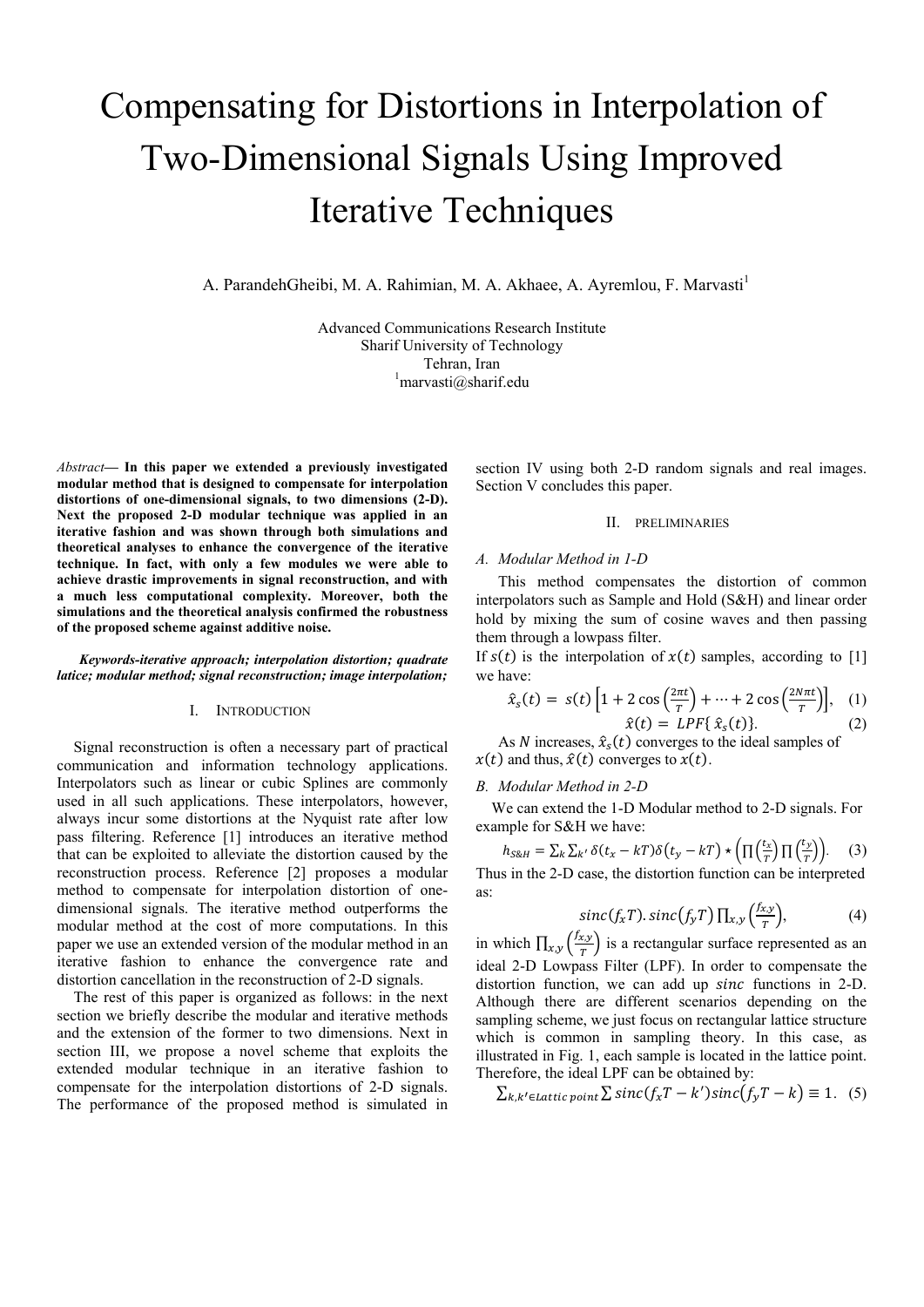

Figure 1. The Quadrature lattice

In the time domain, we have:

$$
x_{s}(t) = s(x, y) \left[ 1 + 2 \cos \left( \frac{2\pi x}{T_{x}} \right) + 2 \cos \left( \frac{2\pi y}{T_{y}} \right) + 4 \cos \left( \frac{2\pi x}{T_{x}} \right) \cos \left( \frac{2\pi y}{T_{y}} \right) + \cdots \right].
$$
 (6)

It is obvious that as the number of modules increases, the results will converge to its ideal value. We shall see that with a few number of modules we can get good results.

#### C. Iterative Method

The iterative method to compensate for interpolation distortion is given by:

$$
x_{k+1}(t) = \lambda Gx(t) + (I - \lambda G)x_k(t),
$$
 (7)  
where  $\lambda$  is the relaxation parameter that determines the  
convergence rate and  $x_k(t)$  is the *k*-th iteration. In addition,  
Operator *G* consists of two operators; *P* is a band-limiting  
operator and *S* is a sampling process, e.g., *S* can be S&H or LI  
and *P* can be a lowpass filter.

#### $III$ PROPOSED HYBRID APPROACH

One of the main disadvantages of the traditional iterative method is its low convergence rate, even for the optimum relaxation parameter. Since the modular method outperforms simple low-pass filtering, it can be exploited to improve the convergence rate of the iterative method. In order to combine the modular and iterative methods, we incorporate the modular method in each iteration step as shown in Fig. 2.

We will see in the simulation section that with only one module a phenomenal improvement can be achieved. Below, we shall prove the convergence for the S&H interpolation. The proof for other types of interpolation functions is similar.

# Proof of Convergence for the S&H Interpolation:

For the P and S operators defined for  $S\&H$ , we can write

$$
x_{k+1}(t) = \lambda PSx(t) + x_k(t) - \lambda PSx_k(t),
$$
\n(8)

$$
Sx(t) = \left[1 + 2\cos\left(\frac{2\pi t}{T}\right) + \cdots\right] \sum_{n} x(nT) \prod \left(\frac{t-n}{T} - \frac{1}{2}\right).
$$
 (9)

 $\prod_{r=0}^{\infty}$  is a rectangular function used for S&H.  $x_k(t)$  will converge to  $x(t)$  in the limit if we have a contraction, i.e.,  $||I - \lambda G|| < 1$ . This implies [2]:

$$
||x_{k+1} - x_k|| < ||x_k - x_{k-1}||.
$$
  
Substituting (8) in (10), we can get: (10)



Figure 2. a) The reconstruction block diagram using standard iterative method b) The Modular Method

$$
||x_{k} - x_{k-1} - \lambda G x_{k} - \lambda G x_{k-1}|| \le ||I - \lambda G|| ||x_{k} - x_{k-1}|| = r ||x_{k} - x_{k-1}||,
$$
  
= *PS* and *0*  $\leq$   $x = \text{cwell}$   $\leq$  *1*  $\leq$  *1*  $\leq$  *1*  $\leq$  *1*  $\leq$  *1*  $\leq$  *1*  $\leq$  *1*  $\leq$  *1*  $\leq$  *1*  $\leq$  *1*  $\leq$  *1*  $\leq$  *1*  $\leq$  *1*  $\leq$  *1*  $\leq$  *1*  $\leq$  *1*  $\leq$  *1*  $\leq$  *1*  $\leq$  *1*  $\leq$  *1*  $\leq$  *1*  $\leq$  *1*  $\leq$  *1*  $\leq$  *1*  $\leq$  *1*  $\leq$  *1*  $\leq$  *1*  $\leq$  *1*  $\leq$  *1*  $\leq$  *1*  $\leq$  *1*  $\leq$  *1*  $\leq$  *1*  $\leq$  *1*  $\leq$  *1*  $\leq$  *1*  $\leq$  *1*  $\leq$  *1*  $\leq$  *1*  $\leq$  *1*  $\leq$  *1*  $\leq$  *1*  $\leq$  *1*  $\leq$ 

where  $G = PS$  and  $0 \le r = \sup ||I - \lambda G|| < 1$ . Assuming that only one module is applied, the left-hand side of  $(11)$  can be rewritten in the frequency domain as follows:

 $\|X_k(f) - X_{k-1}(f) - \lambda \prod_{i=1}^n (sinc(fT) + sinc(fT - 1) +$ 

sinc(fT + 1)])  $\times \sum_{k} \left\{ X_k \left( f - \frac{i}{T} \right) - X_{k-1} \left( f - \frac{i}{T} \right) \right\} \Big|,$  (12)<br>where  $\prod(fT)$  is an ideal lowpass filter with the cut-off

frequency of  $f_c = \frac{1}{2T}$ . Assuming that the sampling rate is at the Nyquist rate, (12) becomes:

$$
\| [X_k(f) - X_{k-1}(f)] \cdot \{ 1 - \lambda[\text{sinc}(f) + \text{sinc}(f) - 1) + \text{sinc}(f) + \text{sinc}(f) \} \|.
$$
\n(13)

Hence,

$$
||X_k(f) - X_{k-1}(f)|| \le \max\{1 - \lambda|\text{sinc}(f) + \text{sinc}(f) - 1\} + \text{sinc}(f) + 1||. \quad ||X_k(f) - X_{k-1}(f)||. \tag{14}
$$

To satisfy (14), it is required that<br> $x = max(1 - \lambda \text{Isinc}(fT) + \text{sin}(\lambda \text{Isinc}(fT)))$ 

$$
r = \max[1 - \lambda[\text{snc}(f) + \text{snc}(f) - 1) + \text{snc}(f + 1)]|
$$
  
< 1. (15)

The maximum occurs at  $f = \frac{1}{2T}$  and for  $\lambda = 1$ , and we get:

 $r = \left|1 - \text{sinc}\left(\frac{1}{2}\right) - \text{sinc}\left(\frac{-1}{2}\right) - \text{sinc}\left(\frac{3}{2}\right)\right| = 0.06 < 1.$  (16) Therefore, the proposed hybrid method converges to the original signal. From  $(11)$ , assuming that G is an ideal low pass filter, r can be computed as  $r = 1 - \text{sinc}(\frac{1}{2}) = 0.36$ . Comparing this value with  $r = 0.06$  derived for the hybrid method; we expect a drastic convergence rate improvement. For the best convergence rate, the relaxation parameter  $\lambda$ should be chosen so that it minimizes  $r$ , thus at the Nyquist rate, the optimal value for  $\lambda$  is given by:

$$
\lambda_{opt} = \frac{1}{\text{sinc}\left(\frac{1}{2}\right) - \text{sinc}\left(\frac{-1}{2}\right) - \text{sinc}\left(\frac{3}{2}\right)} \cong 0.94. \tag{17}
$$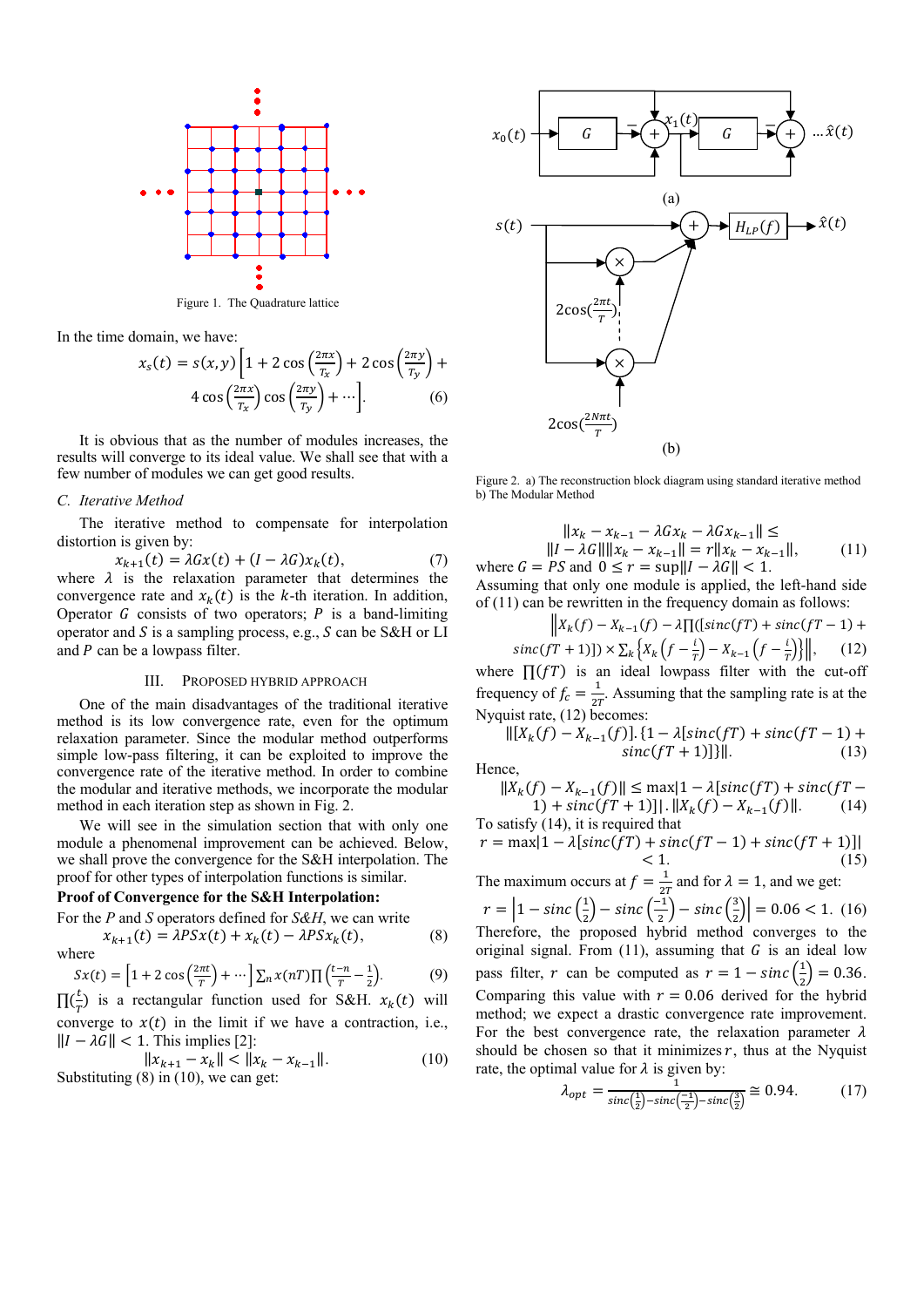For other types of interpolations, the derivations are similar. For example, for LI we have:

$$
0 < r = \max\{1 - \lambda[\text{sinc}^2(fT) + \text{sinc}^2(fT - 1) + \text{sinc}^2(fT + 1)]\} < 1. \tag{18}
$$

We get  $r = 0.234 < 1$  for  $\lambda = 1$ , which is less than  $r = 0.59$ for the conventional linear interpolation. The optimum value for  $\lambda$  is then given by:

$$
\lambda_{opt} = \frac{1}{\text{sinc}^2(\frac{1}{2}) + \text{sinc}^2(-\frac{1}{2}) + \text{sinc}^2(\frac{3}{2})} \approx 1.31. \tag{19}
$$

If we mix the signal with more harmonics in each iteration step, as shown in Fig. 2(b), it can be easily shown that  $r$ decreases as we increase the number of modules. In the limit we can write:

$$
\sum_{k=-\infty}^{\infty} sinc(fT-k) = 1.
$$
 (20)

Hence, r tends to zero for  $\lambda = 1$  as the number of harmonics increases, and thus a faster convergence rate is expected.

For the proposed method in 2-D, the rectangular lattice sampling process with interpolation functions such as S&H and linear order hold were considered. The band limiting process  $$ is an ideal 2-D LPF. All the relations regarding the convergence rate can be restated for the 2-D case. Since the procedure and the mathematical proof closely follow those of the 1-D case, we avoid rewriting them.

In the following subsections we will investigate the effect of noise and sampling rate on the convergence of the iterative technique, and then briefly describe the computational advantages brought about through incorporation of the modules in the iterative technique. Later in section IV, we use simulations to supplement the theoretical results derived in this section.

#### *A. Noise Analysis*

Suppose that the proposed hybrid method is used in a noisy environment. For the sake of analysis, white Gaussian noise is added to the original signal before the reconstruction. In this section we will analyze and compare the effects of noise on hybrid and traditional methods. From (8), for the traditional iterative method, we have:

 $x_{k+1}(t) = \lambda P x_s(t) + x_k(t) - \lambda P x_{sk}(t) + (\lambda P)^k n(t)$ , (21) where  $n(t)$  is the additive white Gaussian noise to the input, and  $x_s(t)$  and  $x_{sk}(t)$  are the S&H versions of  $x(t)$  and  $x_k(t)$ , respectively. The necessary constraint on the convergence is the contraction inequality given in (11). Substituting (21) in (10), we obtain

$$
||x_k - x_{k-1} - \lambda G(x_k - x_{k-1}) + ((\lambda P)^k - (\lambda P)^{k-1})n|| \le
$$
  

$$
r||x_k - x_{k-1}||. \tag{22}
$$

By invoking the triangle inequality, it is sufficient to have 
$$
\overline{a}
$$
.

$$
||x_k - x_{k-1} - \lambda G(x_k - x_{k-1})|| + ||(\lambda P)^k - (\lambda P)^{k-1}|| \, ||n|| \le
$$

$$
r||x_k - x_{k-1}||. \tag{23}
$$
  
If we have a contraction then

$$
\|(\lambda P)^k - (\lambda P)^{k-1}\| \|n\| \le \|\lambda P\|^{k-1} \|n\|.
$$
 (24)

As in the previous section, the following inequality

 $||X_k - X_{k-1}||(r - |1 - \lambda sinc(fT)|_{\max}) \ge ||\lambda P||^{k-1}||n||$ , (25) in the frequency domain, should be satisfied for  $0 \le r < 1$ . For the worst case we have:

$$
||n|| \le \frac{1}{\lambda^{k-1}} ||X_k - X_{k-1}|| \left(\lambda \operatorname{sinc} \left(\frac{1}{2}\right)\right) \cong
$$
  
0.318 $\lambda^{2-k} ||X_k - X_{k-1}||$ . (26)

This implies that as long as the noise standard deviation satisfies (26), the iteration will converge. Now, consider the proposed hybrid method. As in (25) we can state that

$$
||X_k - X_{k-1}||(r - |1 - \lambda[\text{sinc}(fT - 1) + \text{sinc}(fT) + \text{sinc}(fT + 1)]_{\text{max}}) \ge \lambda^{k-1} ||n||, \tag{27}
$$

is a sufficient constraint for the convergence. And for the worst case, we have

$$
||n|| \le \frac{1}{\lambda^{k-1}} \left( r - \left| -\lambda \left[ sinc\left(-\frac{1}{2}\right) + sinc\left(\frac{1}{2}\right) + sinc\left(\frac{3}{2}\right) \right] \right|_{\max} \right) \cong
$$
  
0.531 $\lambda^{2-k} ||X_k - X_{k-1}||$ . (28)

Comparing (26) with (28), we conclude that the proposed hybrid method can tolerate more noise power.

# *B. Sampling Rate Analysis*

In the previous sections, the analysis was based on the sampling rate at the Nyquist rate. Suppose the sampling process is  $k$  times the Nyquist rate. Invoking the sufficient condition for convergence (11), we have

$$
r = \left|1 - \operatorname{sinc}\left(\frac{1}{2k}\right) - \operatorname{sinc}\left(\frac{1}{2k} - 1\right) - \operatorname{sinc}\left(\frac{1}{2k} + 1\right)\right| < 1. \tag{29}
$$

For example, for  $k = 2$ , r is equal to 0.02. This factor is about 3 times smaller than that of the Nyquist rate; this implies we should expect  $10 \log(9) = 9.5$  dB improvement in terms of SNR at each iteration step. Similar analysis shows that an equivalent improvement for the LI can be expected. Although all the relations were proved for ordinary iterative method, the extension of the proof to the hybrid method and 2-D signals is straightforward.

#### *C. Computational Complexity*

The major advantage of the proposed hybrid method is its higher rate of convergence with less overall computational complexity. The conventional iterative method requires  $M(4 \log(2N) + 2)$  real additions and  $M(2 \log(2N) + 1)$  real multiplications per sample, where  $M$  is the number of iterations and  $N$  is the FFT block size. The hybrid method with one module, on the other hand, requires  $M(4 \log(2*N*))$  + 4) additions and  $M(2 \log(2N) + 3)$  multiplications per sample.

As for the 2-D case, since each of the above computations is performed in one dimension (per each row) and then the same is repeated in the other (per each column), the overall computational complexity is the same as the 1-D case but multiplied by  $2K$ , where K is the size of the 2-D square matrix. Although the number of computations for the hybrid case in each step of iteration is more, with a fewer number of iterations it achieves the same results and thus its overall computational load is considerably less.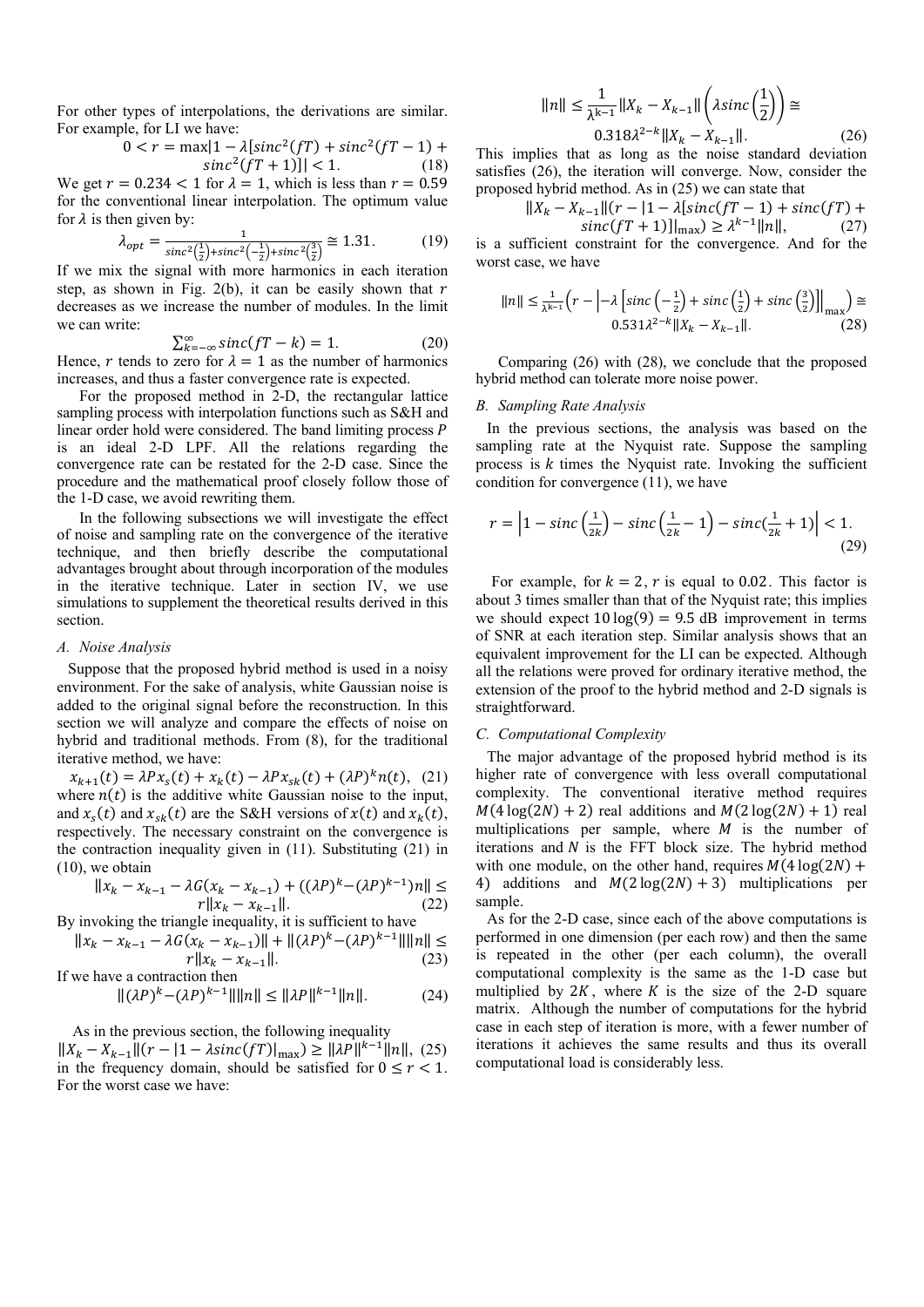In the next section, we simulate the performance of the proposed algorithm using both random 2-D signals and real images.

#### IV. SIMULATION RESULTS AND DISCUSSION

Fig. 3 shows the performance of the hybrid approach with different number of modules versus the number of iterations. The performance criterion for our simulations is the Signal to Noise Ratio (SNR) in dB. To have a fair comparison, initial band-limited signals are produced by FFT lowpass filtering of a Gaussian process with zero mean and an average power of 34 dB. During all simulations, we use the same FFT lowpass filter. The performance of each method is averaged over 50 signals. Here,  $\lambda$  is set to one, and sampling is at Nyquist rate. To avoid transient errors at the end points, SNR is calculated for interior points and 10% of the end points are ignored.

As it can be observed, the number of modules directly affects the quality of reconstruction. When a small number of modules are used, the iterative method attains a better performance. However, as the number of modules is increased, the role of the iterative method becomes less significant.

### *A. Noisy Environment*

To simulate the performance of the algorithm in a noisy environment Additive White Gaussian Noise (AWGN), with a power of  $-20$  dB, were added to the initial band-limited signals. This is a model of the channel noise that enters the reconstruction module along with the signal. Fig. 4 shows the results. As depicted, the curve of SNR improvement in a noisy environment saturates sooner than the noiseless environment. Nevertheless, the proposed method outperforms the traditional iterative method. It is evident from this figure that the more the number of modules, the better the reconstruction. Moreover, it can be deduced that the proposed algorithm enjoys a greater degree of robustness compared to the simple iterative approach.

### *B. Effcet of the Relaxation Parameter*

In order to evaluate the optimum value of  $\lambda$ , we calculated the SNR improvement during 5 iterations in the proposed hybrid approach with different number of modules. Fig. 5 demonstrates the average SNR improvement versus different values of  $\lambda$  for 0, 1, 2 and 3 modules. Based on the figure, It can be inferred that by increasing the number of modules, the algorithm becomes nearly independent of  $\lambda$ . Even without any iteration (the starting point), we have a good reconstruction and the iterative algorithm just attains minor increase in SNR. Thus, the role of the iterative algorithm and its relaxation parameter λ decreases with the increasing number of modules.

On the other hand, when the iterative algorithm has a significant role, the value of  $\lambda$  and its effect on the SNR improvement become noticeable. From Fig. 5, for the simple iterative method (without modules), the optimum  $\lambda$  is 1.15, while using modules, this value tends to one.



Figure 3. The performance of the hybrid approach with different number of modules versus the number of iterations (2-D, at Nyquist rate).



Figure 4. The SNR improvement versus the number of iterationsin the presence of noise, for different methods and with different number of modules, (2-D, the initial S  $/N = 27.69$ dB).



Figure 5. Average SNR improvements for hybrid approach with 0 (index  $i = 1$ ,  $1(i = 2)$ ,  $2(i = 3)$  and  $3(i = 4)$  modules vs. different  $\lambda$  (2-D at Nyquist rate).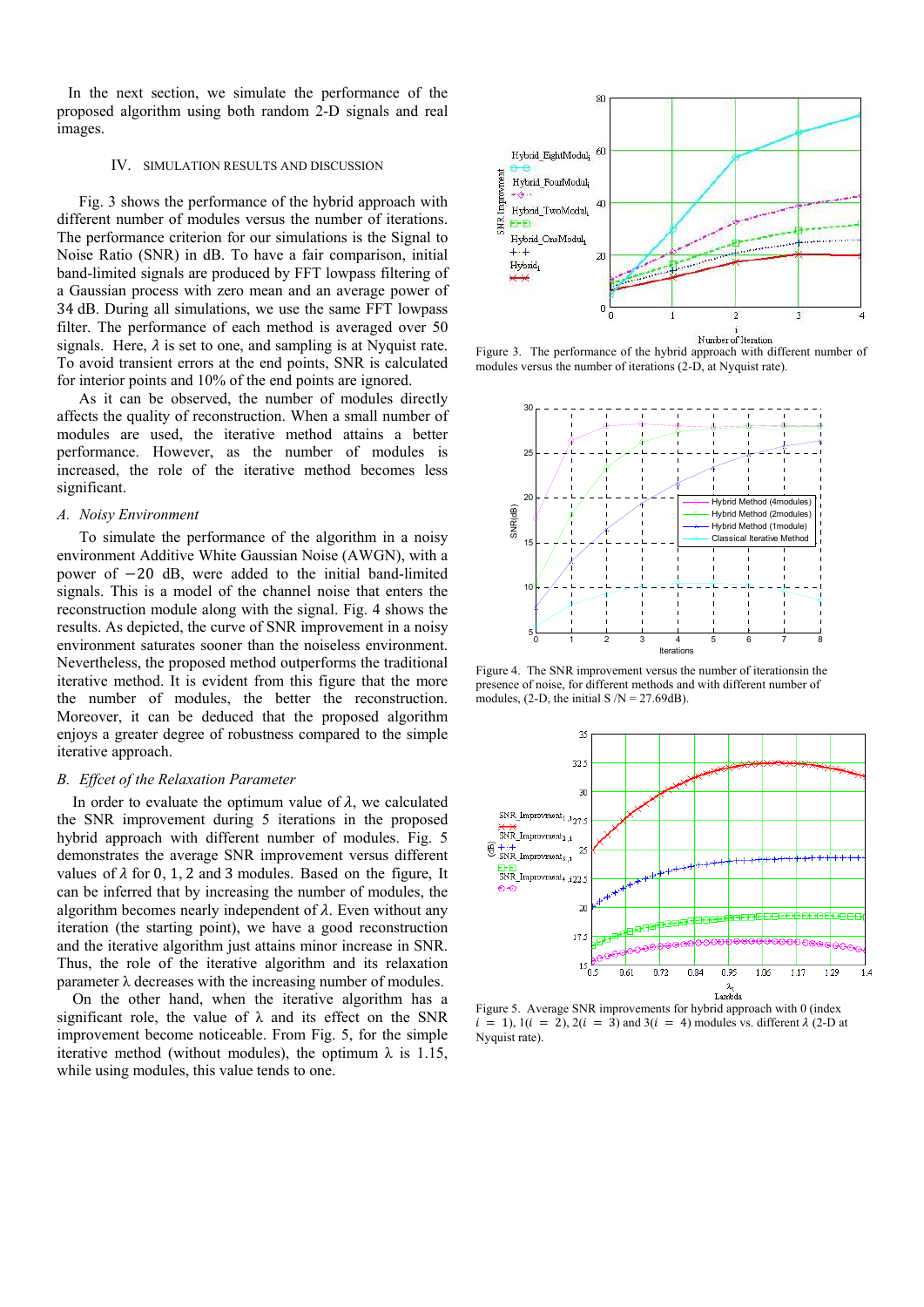# *C. Application to Real Images*

In the end, to evaluate the performance of the proposed method subjectively, we apply our technique to a well-known image (*Lena)*. In fact, by this algorithm, we intend to increase the size of the images with acceptable quality.

The errors between the high-resolution originals and reconstructed images are expressed in terms of PSNR (Peak Signal to Noise Ratio) values. Table I shows the errors for 4× enlargement. Objective comparisons based on PSNR are carried out with conventional bilinear and cubic Spline interpolation (we confirmed the results of [6]) as well as stateof-the art wavelet based methods [3]-[6]. A non-wavelet scheme based on edge-directed interpolation [7] was also considered to provide a comparison with an established method not operating in the wavelet domain. Our results show that the proposed method outperforms the other methods. Besides, the Hybrid method with only 1 module and 2 iterations exhibits almost the same PSNR performance as the classical iterative method with 10 iterations.

Fig. 6 shows the result of subjective comparison with bicubic Spline interpolation for the image *Lena*. Notice the sharpness of the *Lena* image enlarged with the proposed method in Fig. 6 (mid. Left) compared to the bicubic method (mid. Right), especially around lips, hat, and eyes. Overall, the hybrid method yields images that are sharper than the Spline or iterative method. Furthermore, as it is depicted in Fig. 6, the enlarged image by the proposed method (bottom Left) has lower errors around edges than other one (bottom Right).

## V. CONCLUSION

A combination of the modular and hybrid methods was proposed for the compensation of interpolation distortion in 2- D signals. The superior performance of the proposed scheme was confirmed through both simulations and theoretical analysis. The major advantage of the proposed hybrid method is its higher rate of convergence with less overall computational complexity. Although the number of computations for the hybrid case in each step of iteration is more, with a fewer number of iterations it achieves the same results and thus its overall computational load is considerably less. In the future we plan to focus on the application of the hybrid method to 2-D signals, where hexagonal sampling has been used.

#### ACKNOWLEDGMENT

The authors would like to thank H. Azari for his help with this work.

#### **REFERENCES**

[1] F. Marvasti, "An Iterative Method to Compensate for the Interpolation Distortion", *IEEE Trans. ASSP*, vol. 3, no1, pp 1617- 1621, 1989.

[2] F. Marvasti, "A New Method to Compensate for the Sampleand-Hold Distortion", *IEEE Trans. ASSP*, vol. 33, no. 3, June 1985.



Figure 6. Top Left: Extract from original *Lena* image, Top Right: Original Image reduced by 4, Mid Right: 4× reconstruction using bicubic Spline interpolation, Mid Left: 4× reconstruction using hybrid method with 2 iterations and 1 module, Bottom right: Error corresponding to the bicubic interpolation and Bottom Left: Error corresponding to the hybrid method.

TABLE I PSNR  $(dB)$  results for  $4\times$  enlargement images (FROM 256×256 TO 512×512)

| Method                                                                  | PSNR (dB)      |
|-------------------------------------------------------------------------|----------------|
| Bilinear[6]                                                             | 30.13          |
| Bicubic[6]                                                              | 31.34          |
| <b>NEDI</b> [6-7]                                                       | 34.10          |
| WZP (Haar)[6]                                                           | 31.46          |
| WZP (Db.9/7)[6]                                                         | 34.45          |
| Carey et al. $[3],[6]$                                                  | 34.48          |
| HMM [4],[6]                                                             | 34.52          |
| HMM SR $[5]$ , $[6]$                                                    | 34.61          |
| WZP and CS [6]                                                          | 34.93          |
| Iterative (2 iter.)[1]                                                  | 35.25          |
| <b>Iterative (10 iter.)</b> [1]<br>Proposed Hybrid (2 iter. And 1 mod.) | 37.39<br>37.12 |